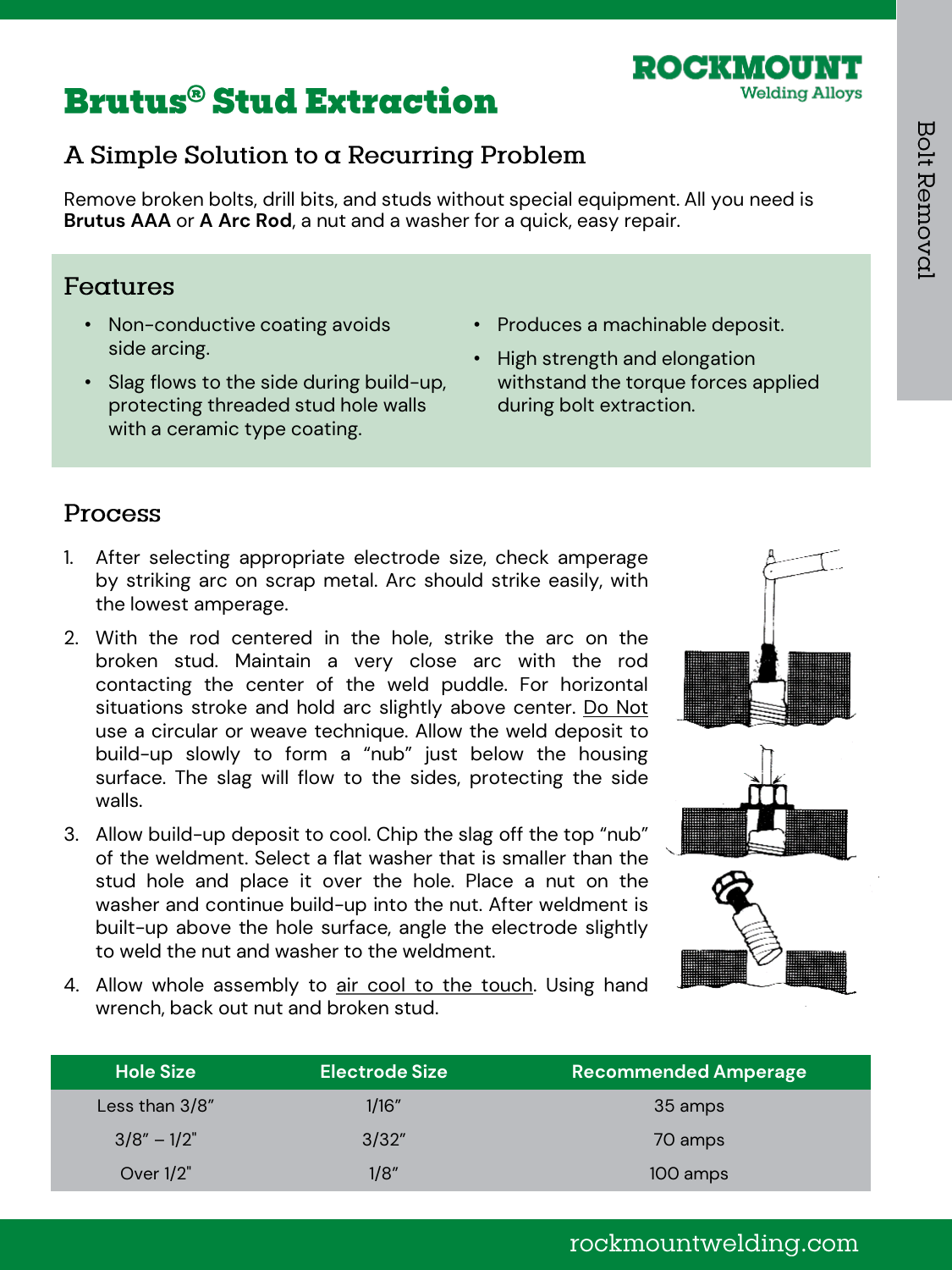

# **Brutus® AAA**

# Shielded Metal Arc Welding (SMAW - Stick)

For dissimilar and all categories of steel-tool, high alloy, nickel alloy, stainless, manganese and cast steels.

#### Features

- 35% Elongation
- Strength 127,000 psi
- Easy Strike and Restrike
- No Spatter / Easy Slag Release
- Exceptionally Smooth Bead
- Spray-Type Arc With Low Heat
- Excellent Undercoating For Hardfacing
- Wear and Shock Resistant
- Ideal For Dissimilar Steels
- Ductile, Crack Resistant Deposit
- Use for Broken Stud Extraction (See Broken Stud Extraction)

#### Characteristics

**Brutus AAA** has superior wear, shock and corrosion resistance and it can be used for joining dissimilar steels. In addition, **Brutus AAA** has a special flux coating that gives it superior operating characteristics, allowing the welder to produce an unusually strong, smooth weld deposit with minimum effort.

**Brutus AAA's** ease of application makes it especially suitable where precise weld control and appearance are important. Thin sections and delicate parts can be repaired easily. It gives excellent results on dies, tools, molds, gears and exposed food handling equipment. Its high strength and ductility make it useful in almost all repairs of similar or dissimilar steels.

## Technical

Size and Amps AC/DC ±30%

| Inches | 3/32  | 1/8   | 5/32            |
|--------|-------|-------|-----------------|
| (mm)   | (2.4) | (3.2) | (4.0)           |
| Amps   | 65    | 95    | 12 <sub>O</sub> |

With DC use reverse polarity. (DCEP)

# Application

- Clean weld area.
- Bevel heavy sections.
- Preheat high alloys and heavy sections to 400°F (240°C).
- Use short arc.
- Tilt electrode 15º in direction of travel.
- For rapid filleting, increase amps and drag electrode at 45º.
- Remove slag between passes.

# rockmountwelding.com